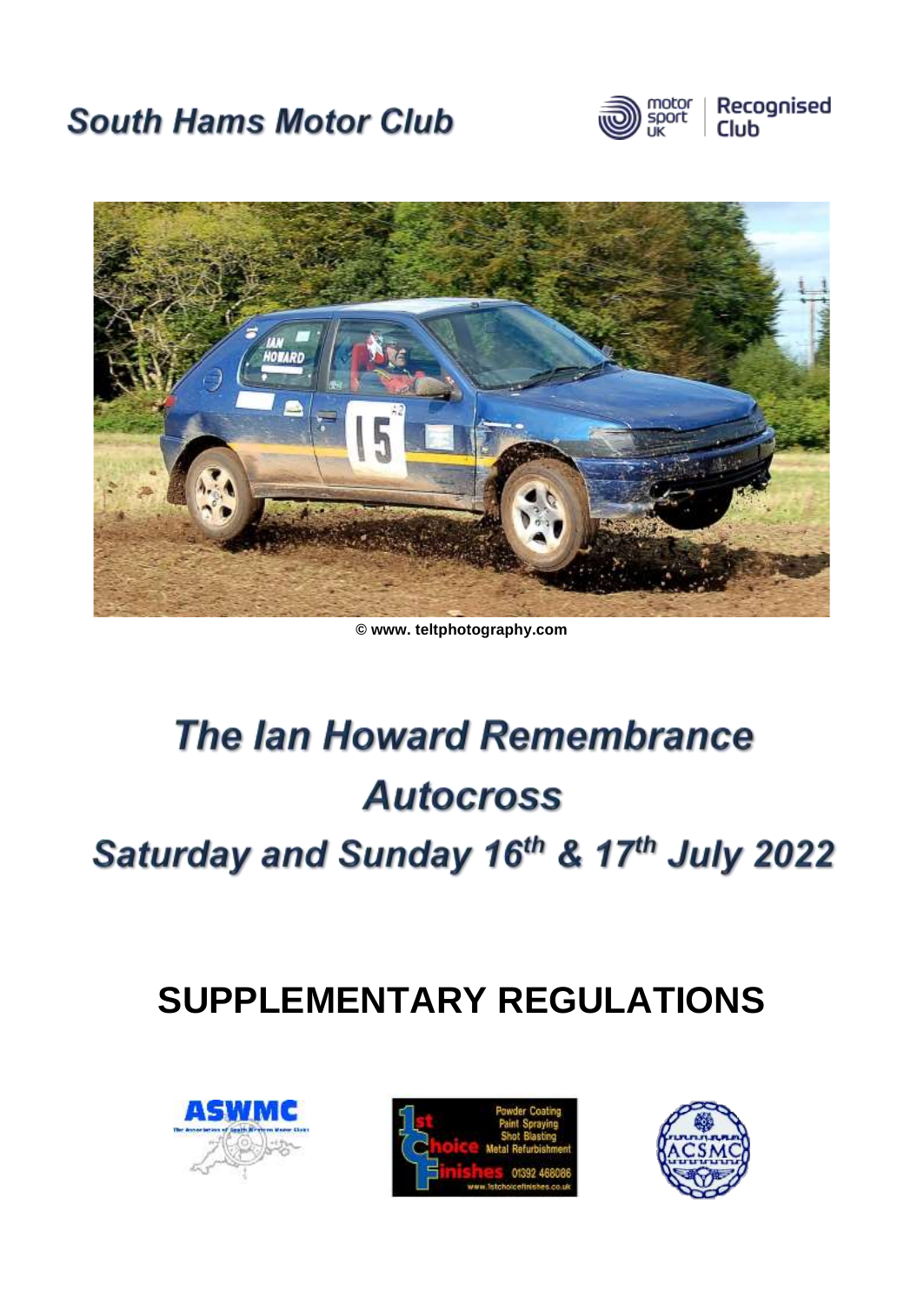### *FOREWORD*

Welcome to South Hams Motor Club's Autocross, a round of the 1<sup>st</sup> Choice Finishes 2022 ASWMC Autocross Championship.

For this event we are again going to the grass venue at Manns Newton Farm, Zeal Monachorum which we used for the past few years and Exeter Motor Club will once again be helping us with this event.

Special thanks go to the landowner, Mr Will Hosegood, and the Club members who have worked hard to run the event.

Camping on the site is available on Friday and Saturday night. Toilets will be on site by Friday evening. Malcolm Sweet, caterer, will be on site from Friday evening and will be offering an evening menu for Saturday again, alongside his usual wares during the weekend.

I hope that the event is well supported by both competitors and marshals, and that everybody involved has an enjoyable weekend's motorsport.

## **Nicola Harper Clerk of the Course**

To enter the event, download additional sets of Supplementary Regulations and more information, please go online to:

http://www.shmc.co.uk/index.php/events/autocross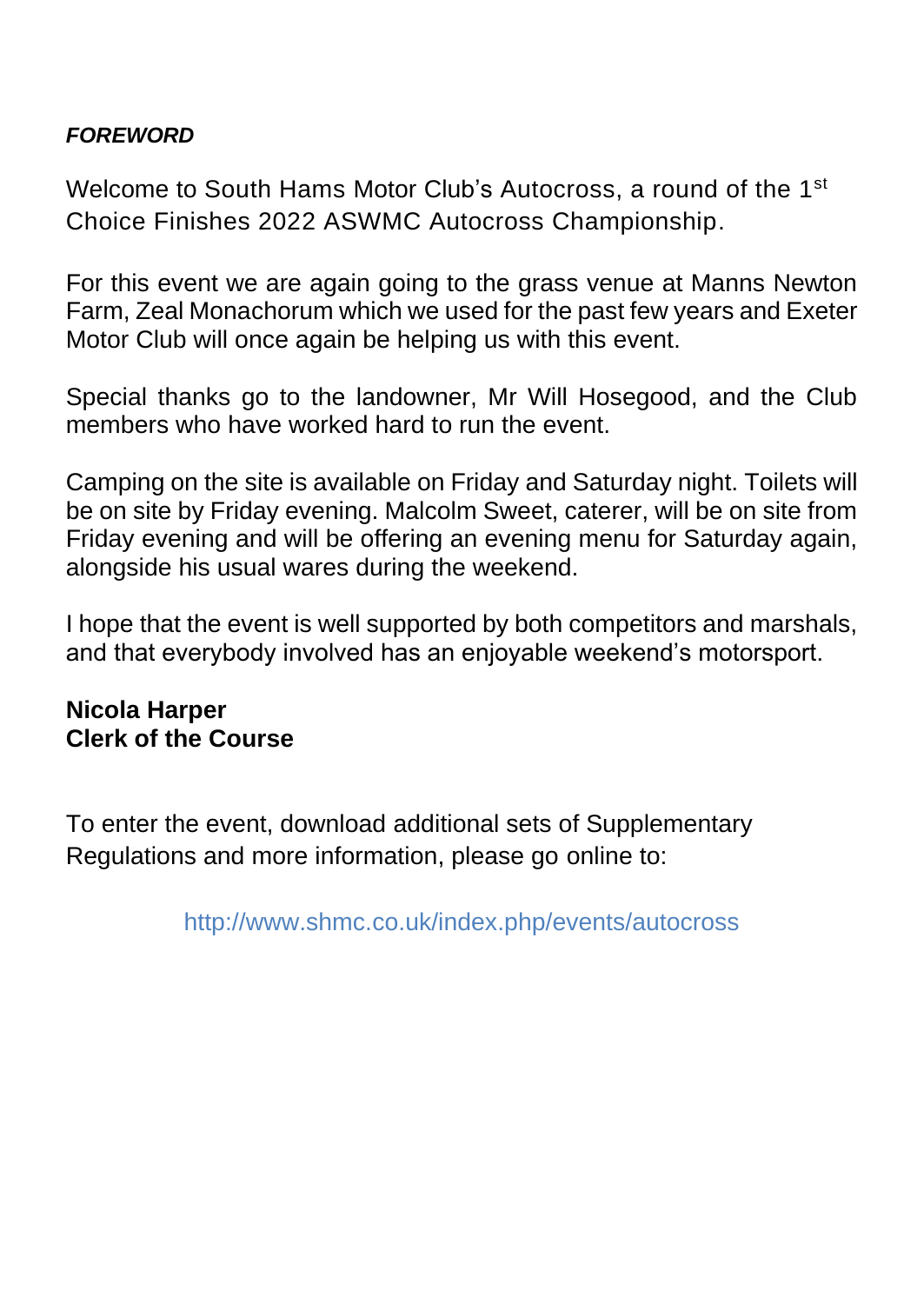## **SOUTH HAMS MOTOR CLUB AUTOCROSS** *SUPPLEMENTARY REGULATIONS*

#### **1. Announcement**:

South Hams Motor Club will organise & promote a two-day, dual-permit [RS Interclub and RS Clubman] Grade Autocross on Saturday and Sunday  $16<sup>th</sup>$  &  $17<sup>th</sup>$  July 2022 at Manns Newton Farm, Zeal Monachorum, EX17 6LL; MR 191/691043, supported by Exeter Motor Club.

#### **2. Jurisdiction:**

The event will be governed by the General Regulations of Motorsport UK (incorporating the provisions of the International Sporting Code of the FIA), these Supplementary Regulations and any written instructions the organisers may issue for the event.

#### **3. Championships & Permits:**

| Motorsport UK Interclub                                                                      | Permit No:        | - 124231 |
|----------------------------------------------------------------------------------------------|-------------------|----------|
| Motorsport UK Clubman                                                                        | Permit No: 124230 |          |
| 2022 1 <sup>st</sup> Choice Finishes ASWMC Autocross Championship Permit No: CH2022/S087 (E) |                   |          |

#### **4. Eligibility:**

4.1 The Interclub event is open to registered contenders in the 2022 1<sup>st</sup> Choice Finishes ASWMC Autocross Championship, members of the South Hams Motor Club, and members of member clubs of the Association of South Western Motor Clubs (ASWMC) and the Association of Central Southern Motor Clubs (ACSMC).

An RS Interclub licence is required for ASWMC Championship contenders.

- 4.2 An RS Clubman grade licence may be used for the Clubman event for which only South Hams Motor Club and Exeter Motor Club members are eligible.
- **5. Entries** open at **8 p.m. on Monday 6th June 2022** and close at **8 p.m on Wednesday 6th July 2022** (10 days before the event).
- 5.1 The Entry and Event Secretary is:

Miss Jenny Coxon 51 Twickenham Road Newton Abbot Devon TQ12 4JF Tel : 07980061772 Email : jennyc912@gmail.com

- 5.2 The maximum entry for the event is 60 (including reserves); the minimum is 40. The minimum for each class is 3. No car may be (i) entered in more than one class except when classes are determined by the eligibility of the driver or (ii) driven by more than two drivers.
- 5.3 Should any of the above minimum figures not be reached the organisers have the right to either cancel the meeting or sub-divide, add, delete, or amalgamate classes, as necessary. Class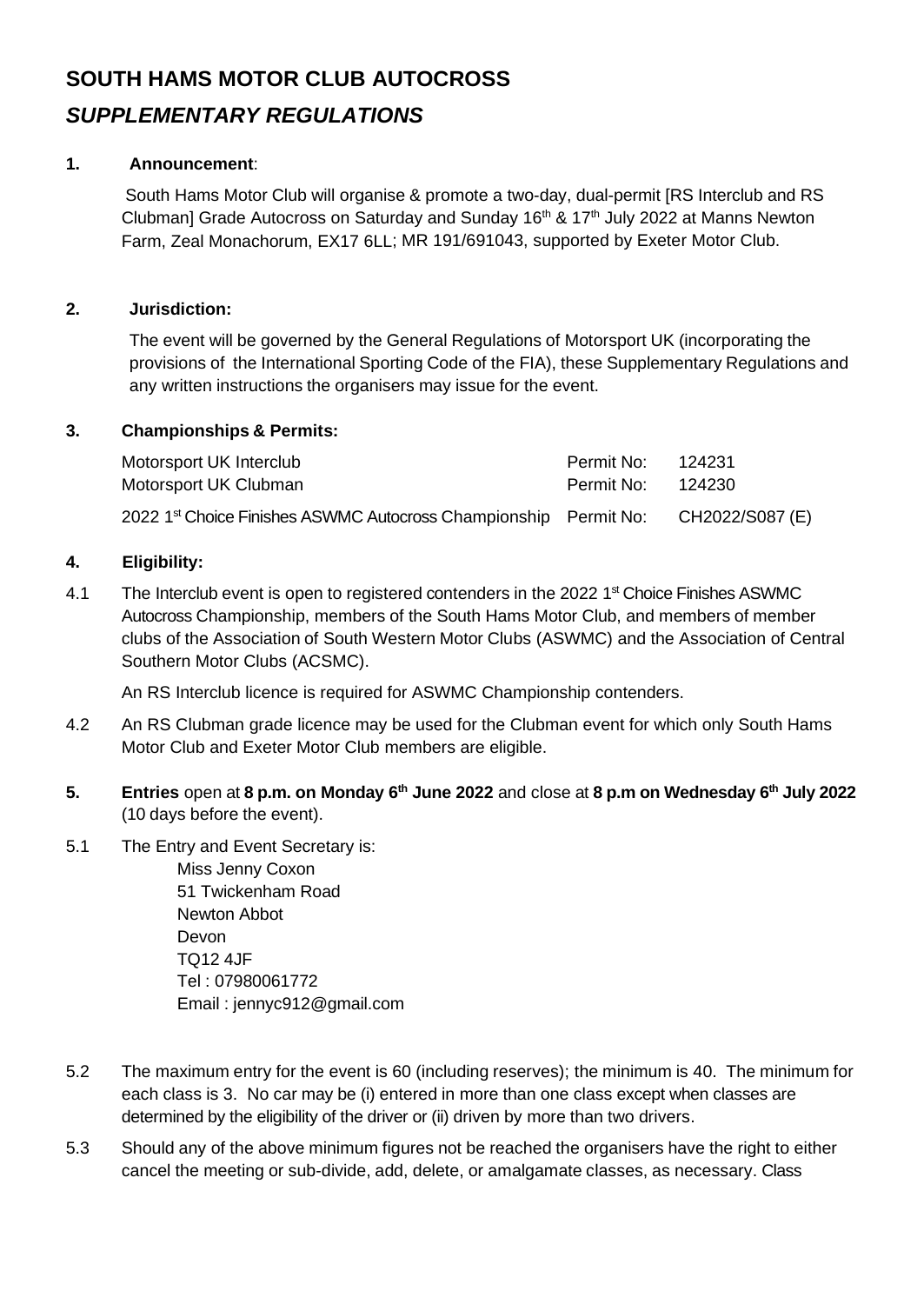amalgamations will be notified by e-mail or a Clerk of the Course Bulletin posted at the conclusion of documentation and will be final.

- 5.4 Entries will be accepted on first received basis until the maximum entry number is reached; this will also apply to any reserves. Enquiries relating to vehicle eligibility should be directed to the Motorsport UK Scrutineer and all other enquiries to the Event Secretary.
- 5.5 The entry fee for the event is **£130** (one hundred and thirty pounds) and **£60** (sixty pounds) for a Junior driver (as per GR N 3.2,4) aged 18 or under at 16<sup>th</sup> July 2022. A refund may be issued at the club's discretion should a competitor be unable to compete on one day of the event

#### 5.6 **Entries will be on-line at [http://www.shmc.co.uk].**  Pdf file copies of Competition Licences, Championship Registration Cards and Club Membership Cards will need to be submitted on-line.

5.6.1 This does not preclude the additional inspection of documentation at the event; all the usual requisite documentation for signing-on and scrutineering (e.g., vehicle logbook or passport) must be available for inspection on the day of the event by officials on request.

If you have difficulty in entering online, and/or do not have access to internet banking, please email the Event Secretary with your phone number and she will call you back.

#### **Any further details required will be advised in the Final Instructions.**

- 5.7 Separate entry forms and full entry fees are required for each driver of double-driven cars.
- 5.8 The non-refundable fee for entries submitted and accepted after the closing date is **£135 (one hundred and thirty five pounds)**
- 5.9 Entries will be accepted in order of receipt and remain provisional until payment of the full fee is received. Receipt of entries will be acknowledged by email; this should not be construed as acceptance of entry unless specifically stated. Telephone entries will not be accepted.
- 5.10 Entries will be acknowledged and accepted by notification of Final Instructions, which will be sent by e-mail on the Tuesday prior to the event.
- **6.** Payment will be on-line by paypal or bank transfer.

#### **7. Withdrawal of entry:**

Entry fees will be refunded if notified in writing as follows:

- (i) Before the closing date full refund.
- (ii) After the closing date but before the dispatch of Final Instructions entry fee less a (maximum) £15 administration charge.
- (iii) After dispatch of Final Instructions at the discretion of the organisers.
- 7.1 The organisers reserve the right to cancel or abandon all or part of the meeting if weather or other conditions make it impracticable or unsafe to continue. If such a decision is taken prior to the event, entrants will be notified as soon as possible; entry fees will be refunded in full. If weather, ground condition or other reasons force cancellation or abandonment during the meeting, the organisers reserve the right to issue refunds proportional to the runs not completed. The level of refund will be at the discretion of the organising club's committee; a maximum of £30 per entry may be retained to cover administrative costs. The organisers reserve the right to postpone the meeting in circumstances where realistic alternative dates are feasible; in this instance competitors have the right to withdraw entry without penalty.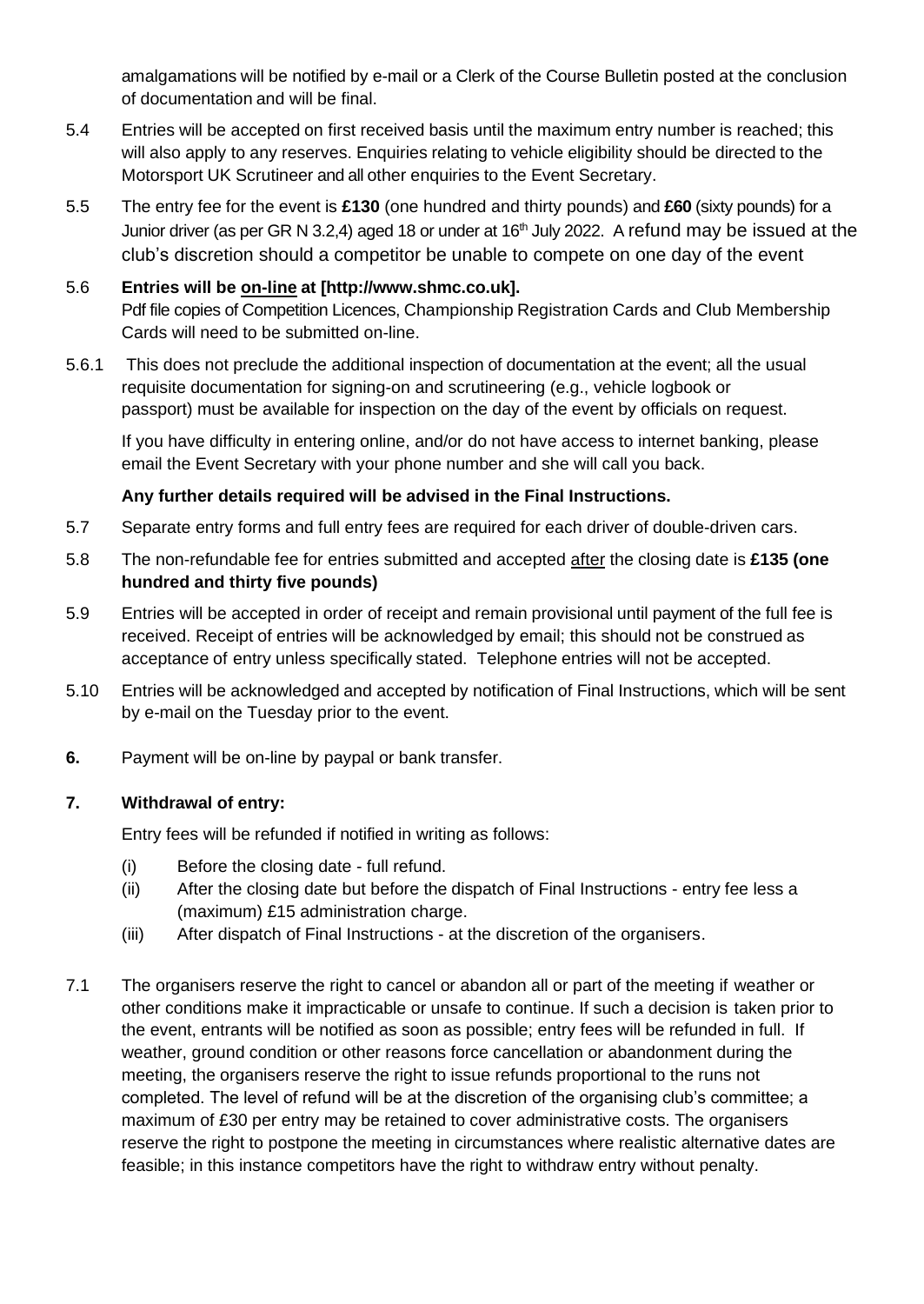#### **8. Insurance:**

Event insurance covering Third Party damage whilst on private land currently carries an excess of **£450** per incident (see Appendix 2, paragraph 3, sub-paragraph three, of the current Motorsport UK Yearbook). The organising Club reserves the right to recover the cost of repair of any thirdparty damage, up to a maximum of **£450** per incident, from the entrant of any vehicle which causes such damage.

- **9. Classes:** The event will run with the following class structure:
- 9.1 Vehicle classes are modified from section N4.9 4.9.4 of the current Motorsport UK Yearbook which are replaced as follows:
	- A1 Standard Production up to 1600 cc. Cars MUST comply with the current version of N4.9.3, except for the following which are modified:

Petrol tank is free for modification or relocation. Wheel sizes are free. Shock absorbers may be uprated but must be of a fixed rate and not adjustable. Roll-over bars to K1.6.1 to K1.6.2, drawing 1 or 2 are mandatory for entrants in the Interclub event.

- A2 As Class A1, but over 1600cc.
- B Modified Production Based Cars up to 1400cc.
- C As per Class B, over 1400cc up to 1650cc.
- D As per Class B, over 1650cc.

Cars in classes B, C and D MUST comply with the current version of N4.10.5, except for the following which are modified: Lightening and space frame construction is allowed; engine must remain in the original engine compartment.

- E1 Specials
- E2 All Four-Wheel Drive Vehicles
- F Junior Autocross (Age 14 to 17) see GR N4.1 to 4.8 & 4.21.
- G1 Stage Rally Cars 2wd up to 1600cc See N4.9.4.
- G2 Stage Rally Cars 2wd over 1600cc See N4.9.4.
- 9.2 All motorcycle-engined vehicles are eligible but will be classified as Specials (E1) and must comply with Motorsport UK General Regulations.
- 9.3 Competitors in Classes G1 & G2 may request to practice and compete on timed runs alongside cars within these classes, or singularly.
- 9.4 Single seat 'buggies' and non-centre seated saloons with no windows must be fitted with window nets or arm restraints.
- 9.5 Diesel-engined cars are eligible to compete in all classes but will not be subject to a 40% capacity loading if fitted with forced induction. Petrol-engined cars fitted with forced induction will have a 40% capacity loading applied.
- 9.6 Cars powered by hybrid or full electric engines are not eligible for entry into this event.

#### **10. Technical Regulations**

- 10.1 All vehicles MUST comply with Technical Regulations J, N4.1 to N4.19 and N4.21 to N4.21.14.
- 10.2 Vehicles considered by the Clerk of the Course not to be within the spirit of the regulations for Classes A1 & A2 will not be accepted for entry in these classes.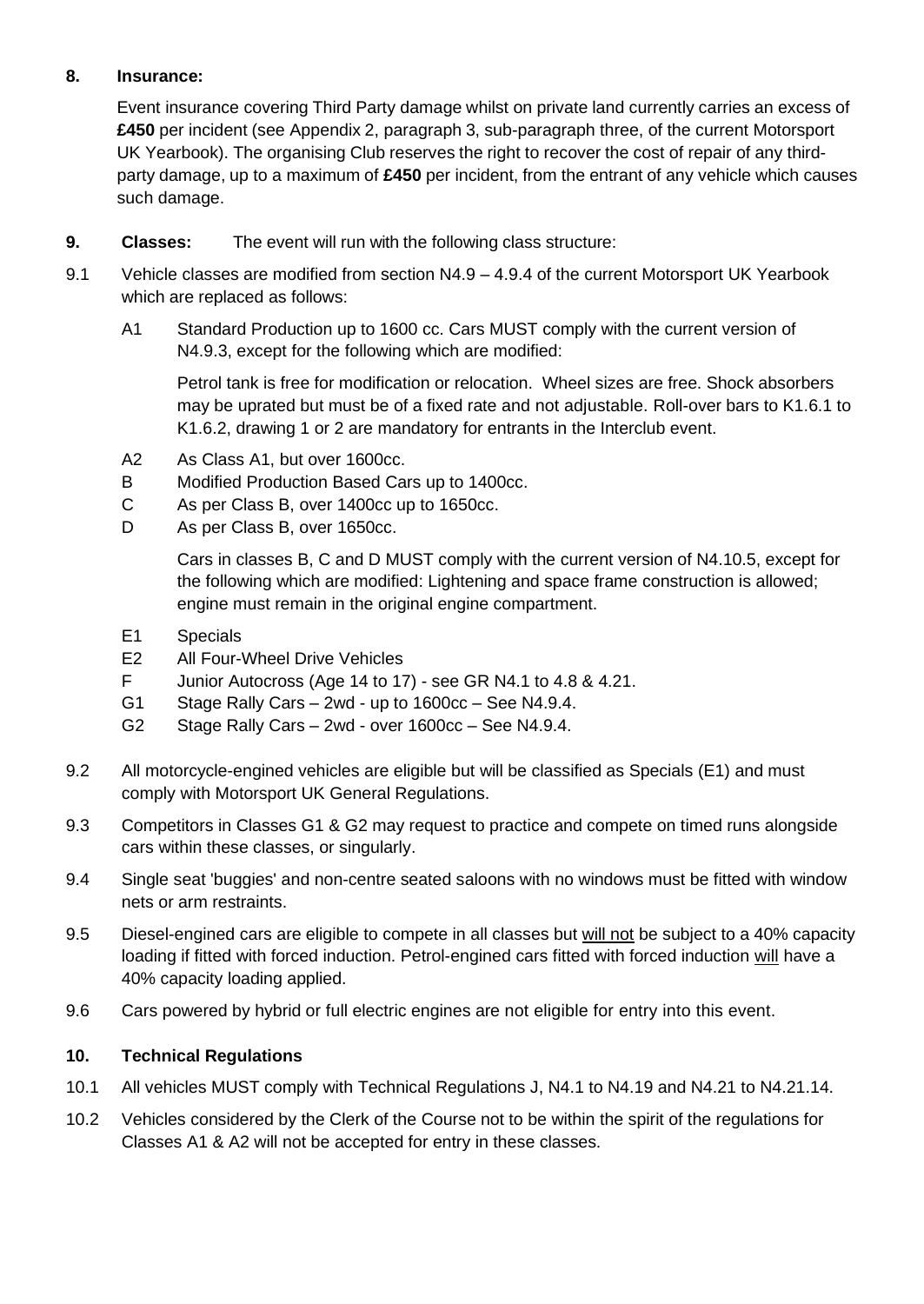- 10.3 Tyres are free, to include M&S, but NOT block pattern and NOT Motocross type pattern. If in doubt, contact the Clerk of the Course.
- 10.4 Seats and harnesses of ALL cars need NOT be in date but MUST be of a good condition.
- 10.4.1 EXCEPTION: for Junior classes, harnesses must be in date and homologated.
- 10.5 All fire extinguishers must either be less than 2 years old or have been serviced within the previous 2 years and carry a label stating such a service has been carried out.

#### **11. Numbering:**

- 11.1 Competitors will be identified by competition numbers which will be allocated by the organisers. Competitors are responsible for providing their own numbers as per GR J4.1 and S9.2.5.
- 11.2 The whole of the number must be clearly displayed on both sides of the car and be either black or white to contrast with the background colour.
- 11.3 Drivers of double-driven cars must ensure that the correct number is displayed for all practice and event runs. Failure to do so may result in the Motorsport UK Timekeeper not allocating a run time; a re-run will not be given.
- **12. Provisional Time Schedule:** The format of the event will be as follows:

| Signing-on: Marshals |                             | 8:30 a.m to 9:30 a.m.                    |
|----------------------|-----------------------------|------------------------------------------|
|                      | Scrutineering (see 12.1)    | 8:00 a.m to 9:30 a.m                     |
|                      | Drivers Briefing (see 12.2) | 9:45 a.m (attendance mandatory; H33.1.3) |
|                      | Practice                    | 10:00 a.m                                |
|                      | <b>First Timed Run</b>      | On completion of practice.               |

The Event Secretary will be available at the Secretary's Tent from 8:00 a.m on Saturday and 8:30 a.m. on Sunday.

- 12.1 Drivers of vehicles awaiting scrutineering inspection must leave another person, with their helmet, overalls & gloves, with the car, whilst walking the course.
- 12.2 A drivers' briefing may be given by e-mail before the event or held on the day. If the latter, the time, and location will be advised to competitors in the Final Instructions; attendance is mandatory.
- 12.1 Any competitor not signed on by 9:45 a.m may be excluded.
- **13. The Course** will be approximately 850 metres per lap and will consist of right- and left-hand bends on a grass field.
- 13.1 On the border/s of the paddock, competitors, and any associated others, must park so as to leave a 10-metre gap between the vehicle and the hedge or bank adjacent to the course area (GR 2.4.5).

#### **14. Practice & Event Runs:**

- 14.1 Competitors entered in their first-ever Autocross will be offered one solo 'sighting' lap before practice; a sighting lap is mandatory for Junior drivers competing in their first event.
- 14.2 Practice will consist of 3 laps; all competitors must complete one lap to be eligible for timed runs.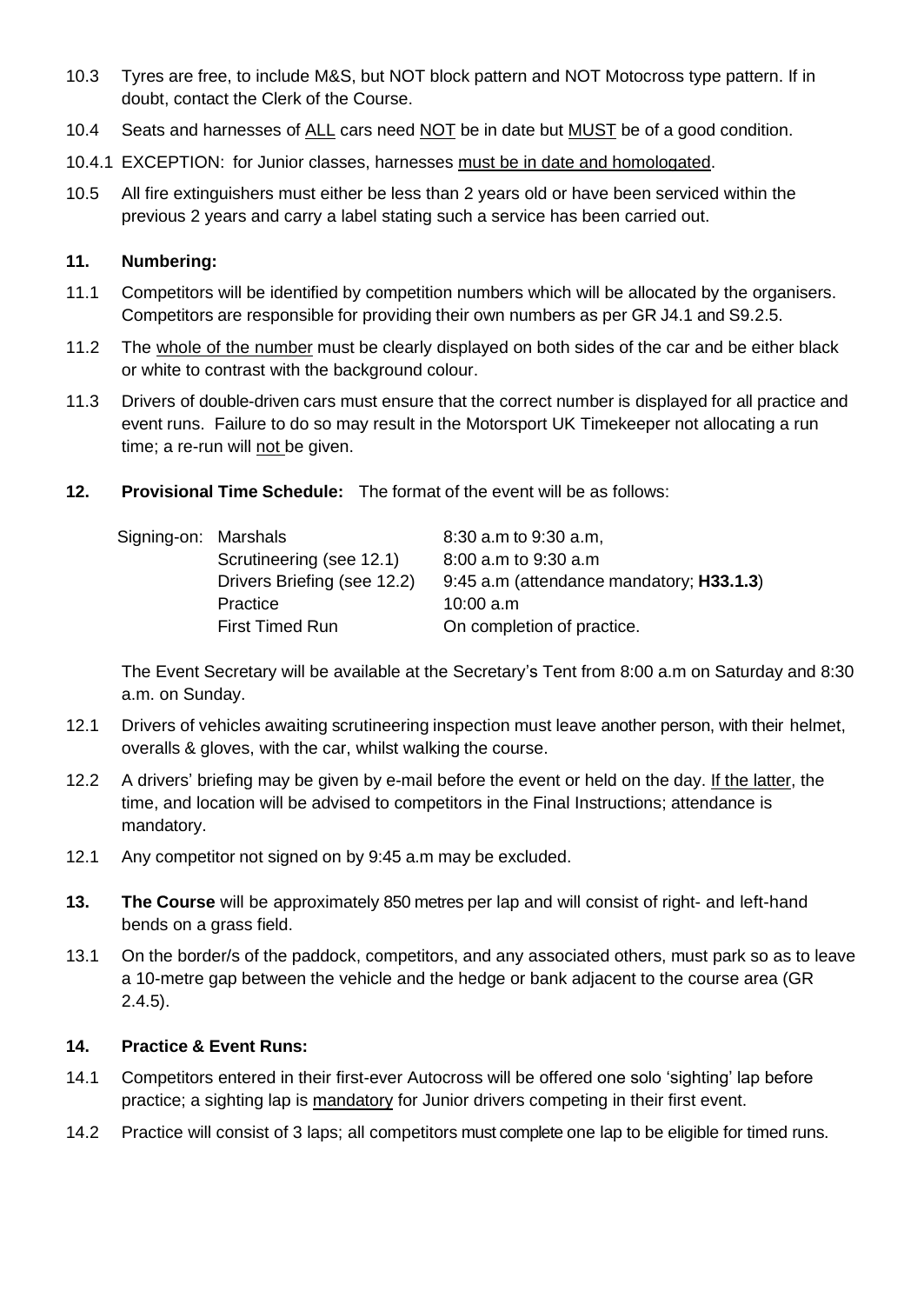- 14.3 Competitors may run in free order provided (i) safety is not compromised and (ii) the risk of baulking is minimised. The Clerk and/or Deputy Clerk of the Course may vary the running order as they deem necessary at any time during the event.
- 14.4 As far as is practicable, Junior drivers, who will run first, and Clubman competitors will run with competitors in the same respective class/event..
- 14.5 Competitors may NOT queue for their run beyond a marker board, 30m before the field entry gate, until indicated by an official. There will be a separate queuing lane for double-driven cars.
- 14.6 A course car will complete one lap between runs whenever feasible.
- 14.7 Cars will start in groups of up to 4 cars, this being the maximum number of cars on the course at any one time. The start signal will be by lights or the union flag.
- 14.8 The method of timing will be electronic, commencing on the start signal.
- 14.9 Course marking and penalties will be as printed in the Motorsport UK General Regulations. N3.7 to N3.7.7; penalties will remain 'live' until the competitor has left the course field.
- 14.10 Course limit posts will be white/clear on the left and yellow/black on the right. Penalty posts will be white.
- 14.11 Penalties from a competitor's original run are carried over to a re-run and are NOT deleted.
- 14.12 Competitors will be shown a 'Last Lap' board and a finish Chequered Flag or Board.
- 14.13 Circumstances permitting, competitors will complete 3 timed runs on both Saturday and Sunday. A competitor's best run on each day will be used to calculate an aggregate time to count for awards.
- 14.14 A competitor who is unable to take a timed run due mechanical breakdown may only take that run out of order with the permission of the Clerk of the Course.
- 14.15 In the event of a car being unserviceable to continue in the event, the entered driver may revert to double-driving another competitor's car with (i) the permission of the Clerk of the Course and (ii) the consent of all other competitors in the same class.

#### **15. Red Flags and Baulking:**

- 15.1 Red flags will be used to stop a run in the event of an incident; competitors must stop and await instructions from a marshal or official. Competitors ignoring this flag may be excluded.
- 15.2 The onus is on competitors to avoid baulking other cars. If a competitor is caught by a faster car, he/she must make room for the faster car to pass. A faster car must take advantage of such space left by a slower car to pass. A failure to comply, observed by, and/or reported to, the Clerks of the Course by officials and/or marshals only, will preclude a re-run for the guilty party. Persistent offences may incur a further penalty.
- **16. Provisional Results** will be published as soon as possible after the event in accordance with GR D26.1.1. Any protest or appeal must be lodged in accordance with C5.1 to C6.6.
- 16.1 **Competitors must obtain verbal permission from the Event Secretary if they wish to leave the venue earlier than 10 minutes after the last competitive run on each day. Failure to do so may incur a penalty.**

#### **17. Contact in the event of Judicial Procedures:**

Competitors are required to provide a contact mobile phone number to the Event Secretary by the closing date of the event; this will be used to make contact if required.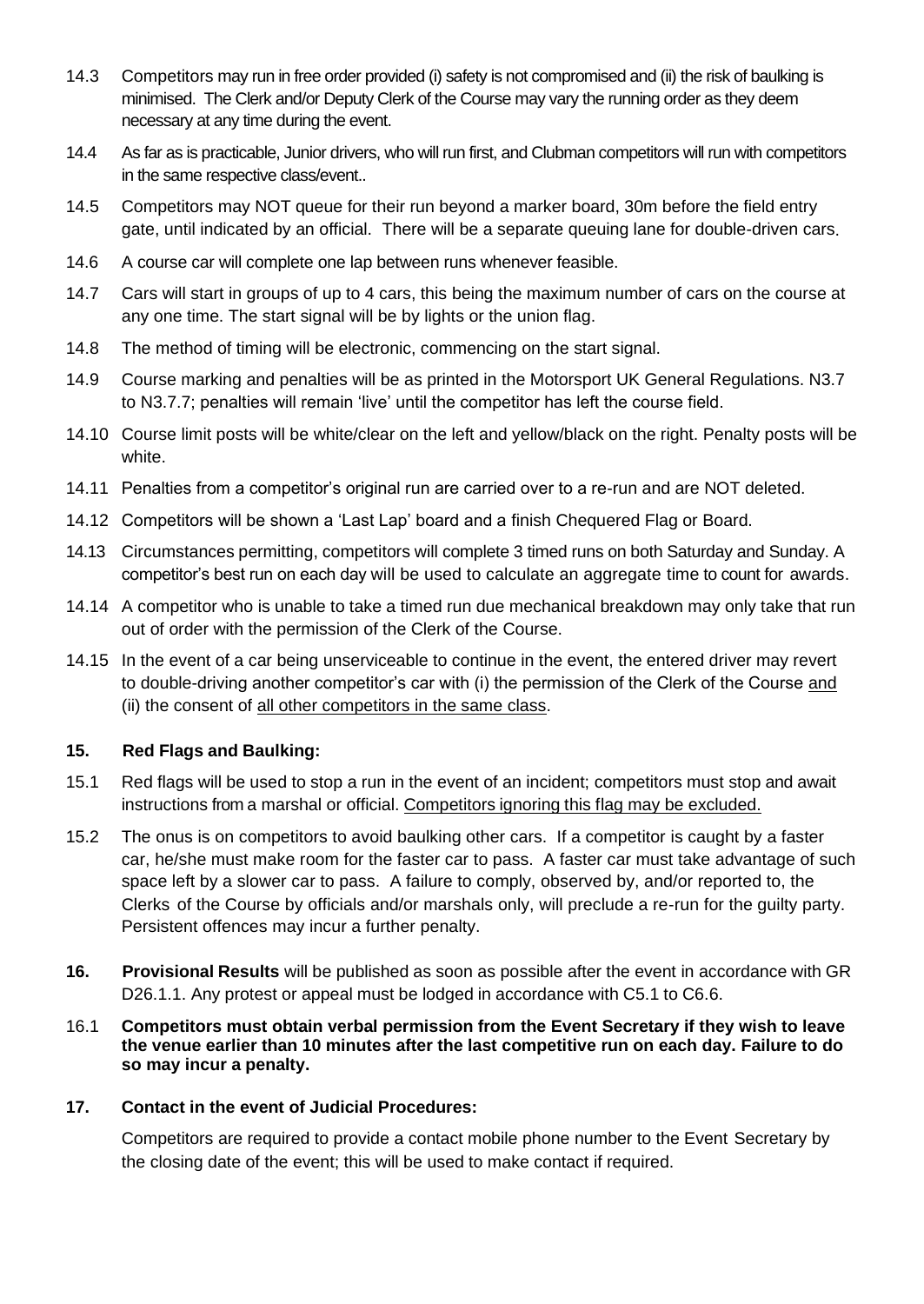#### **18. Awards:**

- 18.1 Class awards will be determined by the entries received by the close of entries date in SR5, NOT the number of class entries on the day of the event. Awards will be made as soon as possible after the results are made Final. Competitors may only win one award.
- 18.2 Awards will be presented as follows:

1st in Class; 2nd in Class (subject to 5 starters); 3rd in Class (subject to 7 starters) Best South Hams Motor Club Member (of the Weekend) (subject to 3 starters) Best Exeter Motor Club Member (of the Weekend) (subject to 3 starters) Best Lady Driver (of the Weekend) (subject to 3 starters) The Ian Howard Remembrance trophy awarded by Jane Howard

- 18.3 FTD and class Awards will be decided by amalgamating the best times on Saturday and Sunday.
- 18.4 No competitor may win more than one award.
- 18.5 Awards must be collected in person or by a representative; they will not be posted.

#### **19. Officials:**

| Motorsport UK Steward        | t.b.a.                    |
|------------------------------|---------------------------|
| Motorsport UK Scrutineer     | <b>Andy Collard</b>       |
| Motorsport UK Timekeeper     | <b>Tony Parker</b>        |
| <b>Event Stewards</b>        | John Rowe                 |
| <b>Clerk of the Course</b>   | Nicola Harper             |
| Deputy Clerk of the Course   | Alan Frame                |
| <b>Chief Marshal</b>         | t.b.a.                    |
| <b>Chief Medical Officer</b> | Hannah Taylor             |
| Race Rescue                  | <b>Westcountry Rescue</b> |
| <b>Event Secretary</b>       | Jenny Coxon               |
| <b>Entry Secretary</b>       | Jenny Coxon               |
|                              |                           |

#### **20. Judges of Fact:**

- (i) Marshals and Clerks of the Course course penalties.
- (ii) False start the Motorsport UK timekeeper.

#### **21. Safety:**

All competitors and entrants must ensure that all persons connected with their entry have been shown and read the following statement:

**"Every person participating in the event, whether employed or voluntary, shall take reasonable care for the health and safety of themselves and/or other people who may be affected by his/her acts or omissions during the operation of the event".**

**22.** All other General Regulations of Motorsport UK apply as written.

#### **23. All requirements of Motorsport UK and H.M Government in relation to the Coronavirus pandemic that are current on the day of the event must be maintained.**